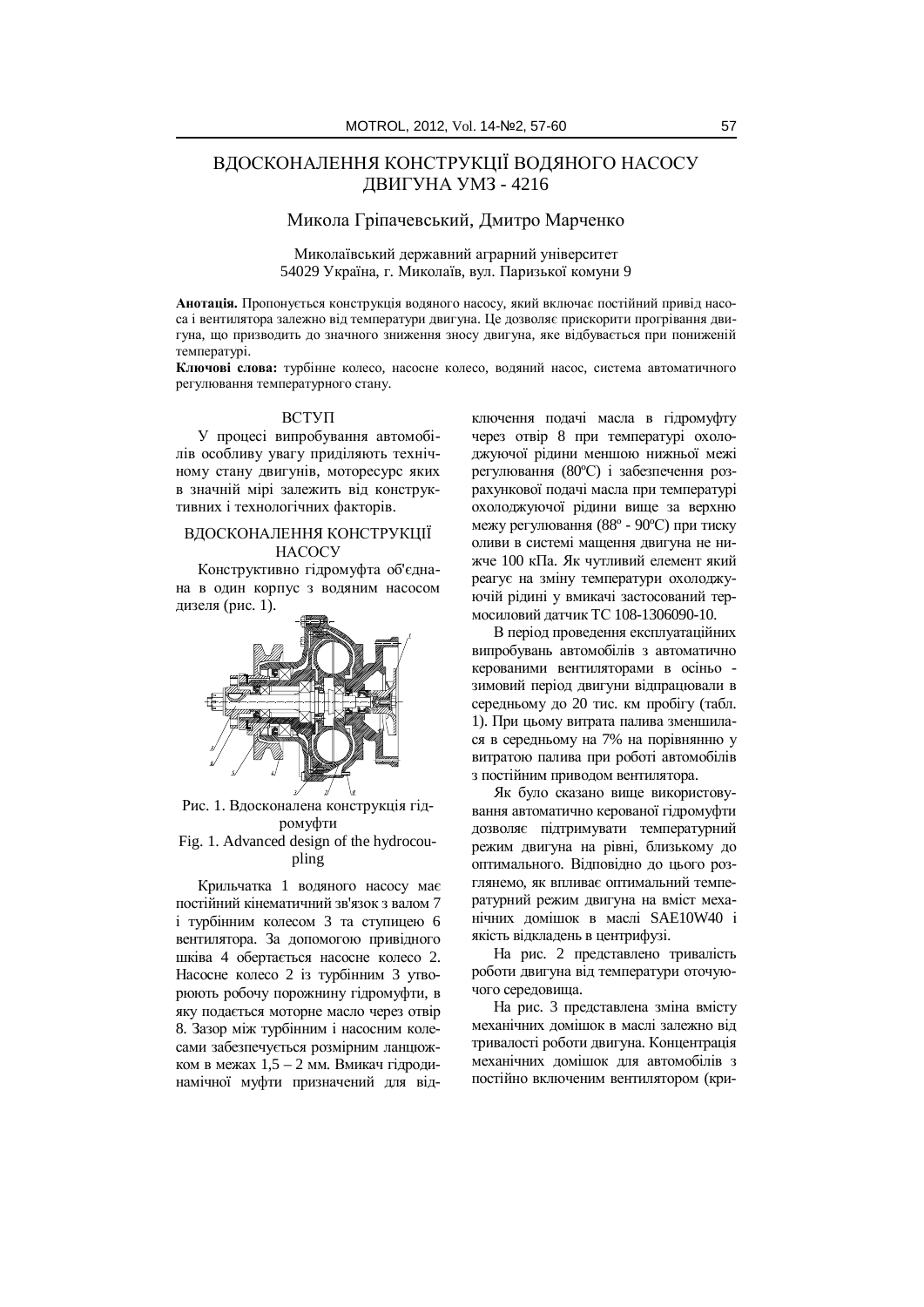ва 1) досить велика і складає після 240 годин роботи двигуна близько 2,12%.

Таблиця 1 - Показники роботи двигуна УМЗ - 4216 з автоматично керованими вентиляторами і водяним насосом при експлуатаційних випробуваннях

Table 1 - Indicators of operation of the engine UMS - 4216 with automatically operated fans and the water pump at operational tests

| Показники                                   | Номери автомобілів |                             |      |      |  |  |
|---------------------------------------------|--------------------|-----------------------------|------|------|--|--|
|                                             |                    | $\mathcal{D}_{\mathcal{A}}$ | 3    |      |  |  |
| Пробіг, тис. км                             | 18                 | 17                          | 2.1  | 22.  |  |  |
| Витрата палива, кг                          | 3740               | 3550                        | 3800 | 3900 |  |  |
| Відпрацьовано<br>МОТОГОДИН                  | 760                | 770                         | 795  | 810  |  |  |
| Витрата<br>палива.<br>$\kappa\Gamma/100$ KM | 22.0               | 21,1                        | 23,0 | 21,0 |  |  |

| %<br>35       |                |     |                          |      |          |                        |
|---------------|----------------|-----|--------------------------|------|----------|------------------------|
| 30            |                |     |                          |      |          |                        |
|               |                |     |                          |      |          |                        |
| 25            |                |     |                          |      |          |                        |
| 20            |                |     |                          |      |          |                        |
| $\it 20$      |                |     |                          |      |          |                        |
| $\it 10$      |                |     |                          |      |          |                        |
| $\mathfrak s$ |                |     |                          |      |          |                        |
| ٠             | $\overline{a}$ | An. | $\sim$<br>$\overline{a}$ | c.a. | <b>A</b> | $\sim$<br>$\mathbf{a}$ |

Рис. 2. Тривалість роботи двигуна (в %) при різних температурних режимах:

1 - постійний привід вентилятора і наcoca:

2 - автоматичний привіл вентилятора і Hacoca

Fig. 2. Period of operation of the engine (in %) at different temperature modes:

1-constant occasion of the fan and pump; 2-automatic occasion of the fan and pump

При роботі двигуна з автоматичним керованим вентилятором і насосом, концентрація механічних сумішей (крива 2) менше ніж з постійно ввімкненим вентилятором *i* рiвна 1,75%, що дещо вищий (1+5%), ніж при літніх експлуатаційних випробуваннях. Пояснюється це наступним: із застосуванням електромагнітної муфти вентилятора, температурний режим двигуна наближається до оптимального. Отже, водяні пари, що утворюються в камері згоряє у меншій мірі конденсуються з утворенням агресивних середовищ,

здатних збільшувати хімічну і електрохімічну корозію, що знижує знос двигуна, а значить і утворення механічних ломішок.



- Рис. 3. Зміна вмісту механічних домішок в маслі при експлуатаційних випробуваннях:
- 1 робота двигуна при пониженому температурному режимі; 2 - робота двигуна з гідромуфтою
- Fig. 3. Change of contents of mechanical impurity in oil at operational tests:
- 1-operation of the engine at the lowered temperature mode; 2-operation of the engine with the hydrocoupling

Зважаючи на швидке прогрівання двигуна зменшується пусковий знос. що такі сприяє зменшенню кількості механічних домішок.

Зміна ваги утримуючих відкладень в центрифузі залежно від тривалості роботи двигун представлена на рис. 4. Характер зміни ваги утримуваних відкладень аналогічний характеру зміни концентрації механічних ломішок в маслі, оскільки чим більше останніх в маслі, тим більше кількості їх вілкладатиметься в роторі центрифуги.

В двигунах працюючих з постійно включеним вентилятором, центрифуги відбирали відкладення, вага яких складала в середньому 300 гр. Кількість відкладень для двигунів з автоматично керованим вентилятором менше і склав 250 гр. При літніх експлуатаційних випробуваннях кількість відкладенні рівно 200.

Розглялаючи линаміку утримання відкладень масляними центрифугами видно, що інтенсивність утриманні відкладень практично залишається постійною при пробігу 15-20 тис. км. На підставі вищевикладеного періодичність, що рекомендується, по промивці реактивних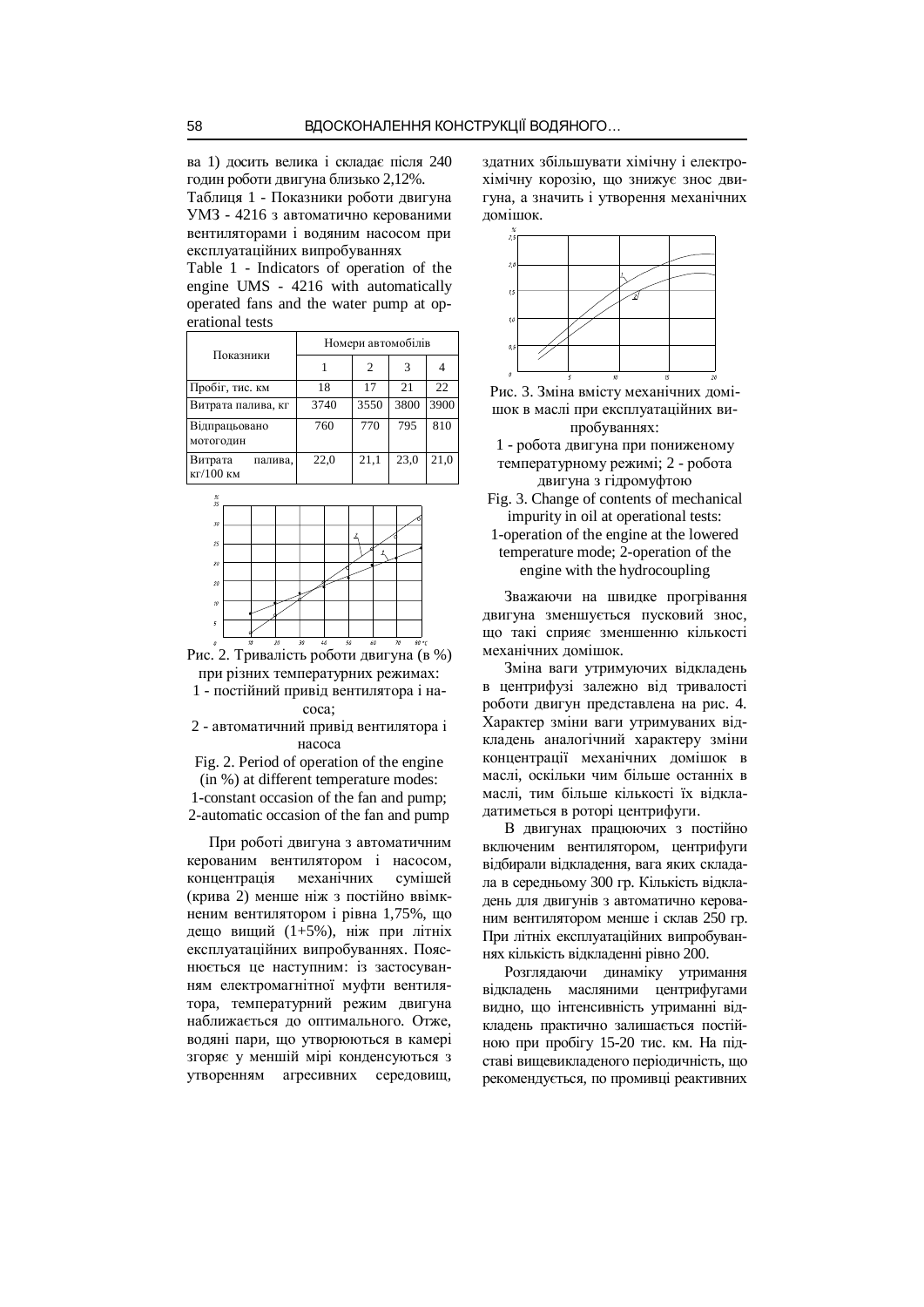масляних центрифуг автомобілів - через 5-10 тис. км пробігу є передчасною і що при роботі двигуна з автоматично керованим вентилятором на маслі SAE10W40 терміни роботи масляних центрифуг до промивки можуть бути збільшений до 15-20 тис. км пробігу.



Рис. 4. Зміна ваги утримуючих відкладень в центрифузі при експлуатаційних випробуваннях:

1 - робота двигуна при зниженому температурному режимі; 2 - робота двигуна з гідромуфтою

Fig. 4. Change of weight of holding deposits in a centrifuge at operational tests:

1-operation of the engine at the lowered temperature mode; 2-operation of the engine with the hydrocoupling

Як відомо, температурний режим робить значний вплив на знос деталей циліндро - поршневої групи На рис. 5 представлений знос деталей двигуна при застосуванні автоматично керованого вентилятора, який в середньому рівний 2,95 гр, що 1,4 рази менше ніж при роботі двигуна з постійно включеним вентилятором (4,18 гр).

Знижений знос деталей циліндропоршневої групи при застосуванні автоматично керованого вентилятора пояснюється тим, що, по-перше: скорочується час прогрівання двигуна, а значить і зменшується знос в період пуску прогрівання, по-друге, підтримка оптимального температурного режиму створює нормальні умови для мастила двигуна і перешкоджає утворенню агресивних середовищ, сприяючих корозійному зносу.

Таким чином, підтримка оптимального температурного режиму двигуна за допомогою автоматично керованого вентилятора сприяє зменшенню утворення механічних домішок і кількості відкладень в центрифузі в 1,2 рази; при цьому знос двигуна зменшується в 1,4 рази, а витрата палива - на 7%.



Рис. 5. Знос деталей двигунів при застосуванні автоматично керованої гідромуфти водяного насосу

Fig. 5. Wear of details of engines at use of automatically operated hydrocoupling water to the pump

Крім цього, нами було проведені експлуатаційні випробування автомобілів ГАЗ-5307 в кількості 3-х з використанням масел груп М10Г2к, SAE5W40 i SAE10W40. Результати випробування показали, що різниця між накопиченням відкладень центрифуги, наявність механічних домішок в маслі не значно відрізняється один від іншого, що пов'язано з тим, що в двигунах застосовувались модернізовані насоси з гідроприводом валу насосу та вентилятором.

#### ВИСНОВКИ

Чим швидше масло починає прокачуватися через систему змащування, тим нижче інтенсивність пускового зносу: чим менше час прогріву двигуна, тим менше деталі двигуна будуть зношуватись при холодному пуску і швидше починає приймати навантаження у міру прогрівання; при низькій температурі в зимовий період оптимальним для ефективної роботи вузлів тертя двигуна являється масло з меншою в'язкістю, наприклад 5 замість 10, 40 замість 50; при модернізації конструкції водяного насосу двигуна УМЗ – 4216 знос двигуна зменшується до 12%, а періодичність зміни масла також збільшується до 15%.